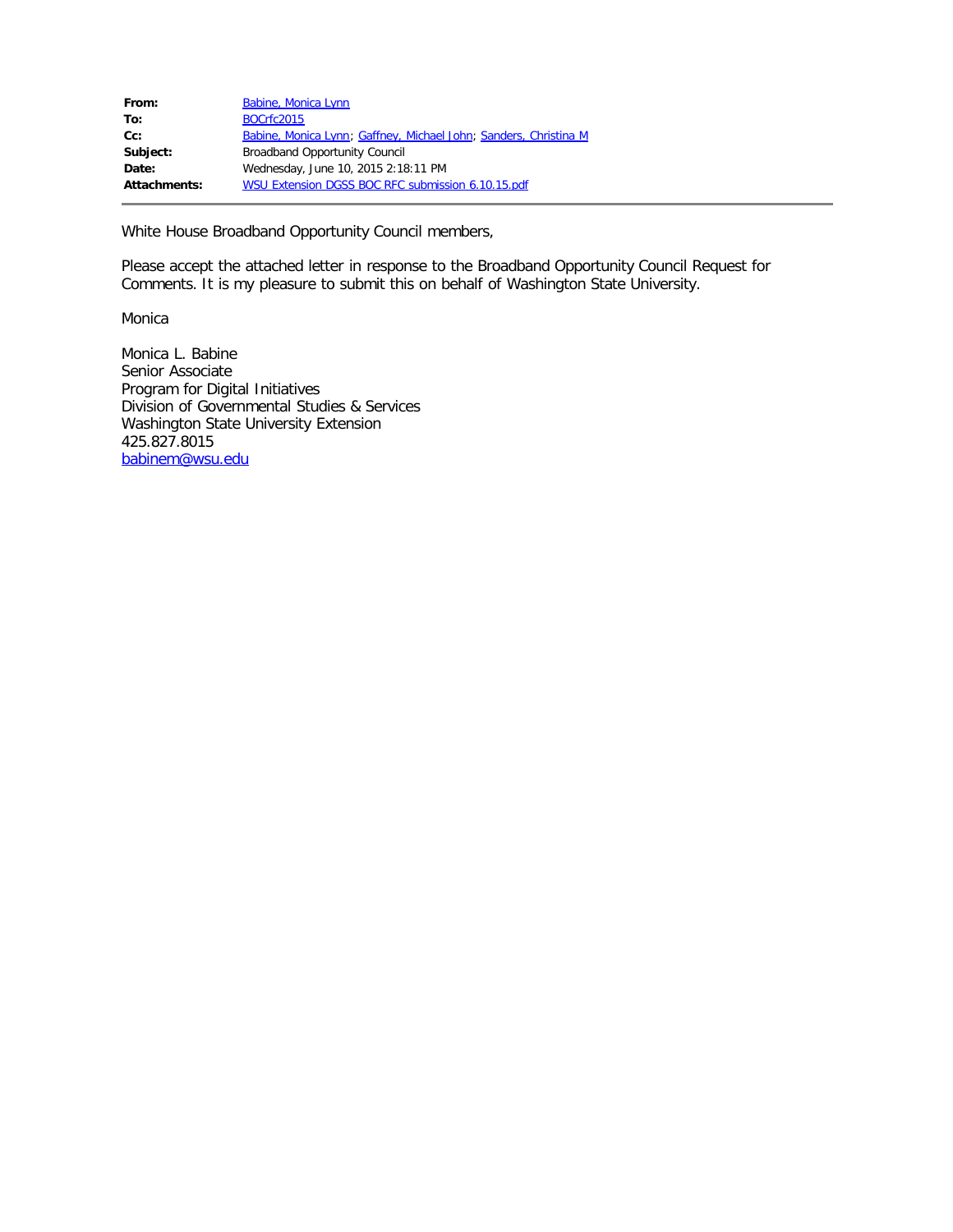

June 10, 2015

*Comments submitted electronically to [BOCrfc2015@ntia.doc.gov](mailto:BOCrfc2015@ntia.doc.gov)*

Members of the White House Broadband Opportunity Council:

Washington State University Extension's Division of Governmental Studies & Services (WSU DGSS) is pleased to have this opportunity to respond to the Council's request for comments about broadband, a critical infrastructure to meet the needs of our citizens and remain competitive in the networked, global economy. We applaud the actions to date by public, private, and non-profit sector entities and believe that collectively we must continue efforts to increase broadband awareness, access, and adoption.

WSU DGSS is currently providing [FirstNet](http://www.firstnet.gov/) outreach, education, and surveying for our state's effort, [OneNet of Washington.](https://ocio.wa.gov/initiatives/washington-onenet-firstnet/firstnet-and-onenet) Our staff has a long history of supporting digital technology initiatives. In the early 1990s, while part of our state's Energy Office, we led one of the first telecommuting demonstration research projects in the country. We have an international reputation for our efforts in rural telework.

In recent years, WSU DGSS worked closely with the NTIA State Broadband Initiative (SBI) funded [Washington State Broadband Office](http://www.commerce.wa.gov/Programs/Infrastructure/Broadband/Pages/AboutUs.aspx) serving on the statewide broadband advisory council and as a resource for local and regional efforts across our state. It was our privilege to provide technical assistance on five SBI funded Local Technology Planning Team projects in Washington State. In partnership with local WSU extension staff and regional economic development organizations, our approach was locally-led, working to expand local broadband expertise while increasing broadband access and use. Local stakeholders actively participating on our teams included economic development, education, government, nonprofits, and telecommunications providers. The local planning process developed during these projects is a replicable model available for use by other communities. This document is divided into the following three sections that include highlights from these projects along with recommended **actions**, many of which were developed with land-grant university extension partners across the US:

- 1. Leverage and Expand Broadband Infrastructure Deployment
- 2. Invest in Broadband Adoption and Use Programs
- 3. Support Research to Inform Broadband Program and Policy Decisions

Our extension service colleagues in multiple states have been involved in similar activities, thanks primarily to ARRA funds. As an active member of the land-grant extension broadband network, the Rural Telecommunications Congress, Association for Commuter Transportation Telework Council, Affiliated Tribes of Northwest Indians Technology and Energy Committee, and decades of digital technology experience, please accept the following comments.

## **1. Leverage and Expand Broadband Infrastructure Deployment**

*Q2 How can the federal government promote the coordination and use of federally-funded broadband assets?*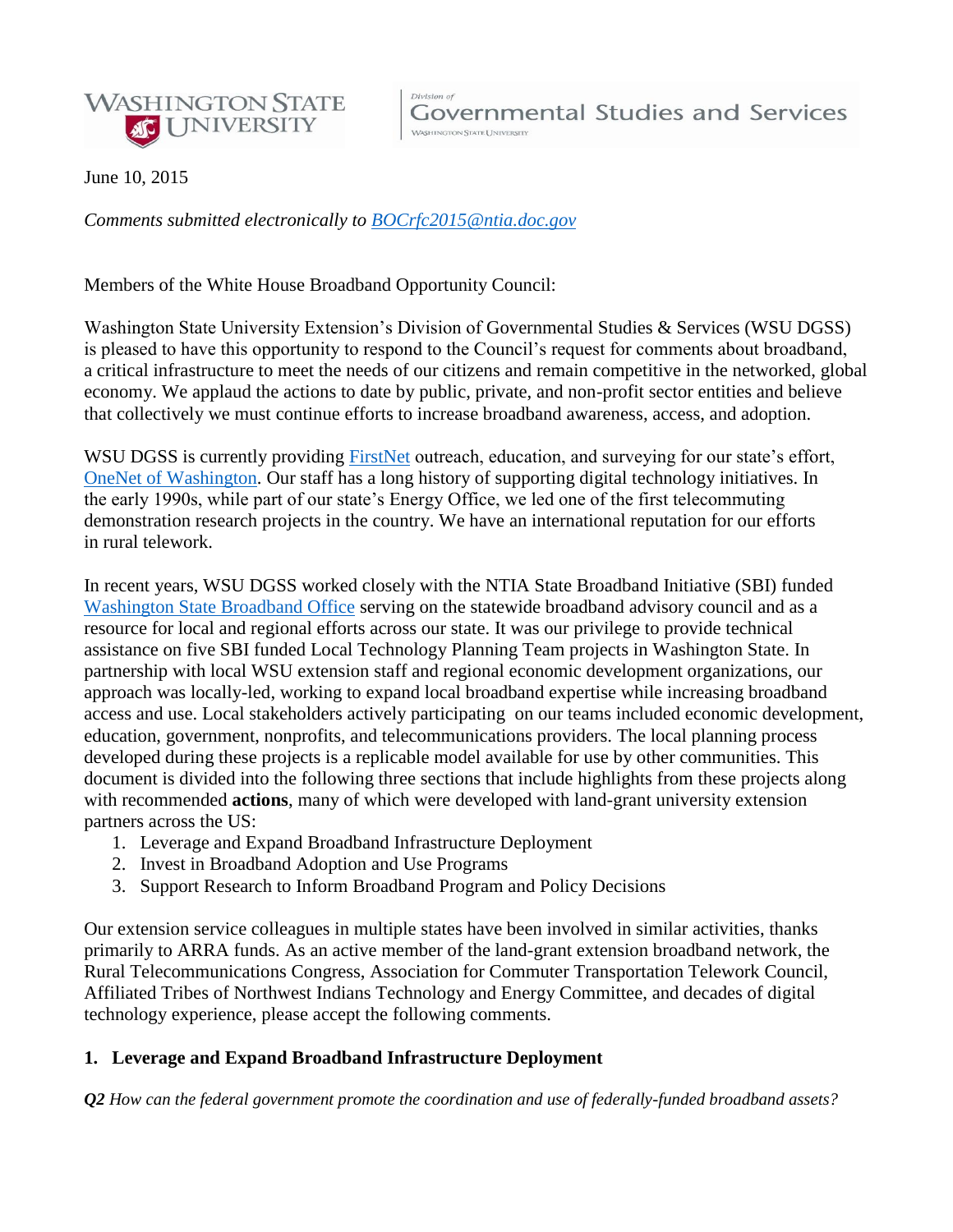*Q8 What inconsistencies exist in federal interpretation and application of procedures, requirements, and policies by Executive Branch agencies related to broadband deployment and/or adoption, and how could these be reconciled?* 

*Q11 Should the federal government promote the implementation of federally-funded broadband projects to coincide with other federally-funded infrastructure projects?* 

*Q13 What changes in Executive Branch agency regulations or program requirements could incentivize last mile investments in rural areas and sparsely populated, remote parts of the country?*

*Q20 What can the federal government do to make it easier for state, local and tribal governments or organizations to access funding for broadband?*

The [Expanding Broadband Deployment and Adoption by Addressing Regulatory Barriers and](https://urldefense.proofpoint.com/v1/url?u=https://www.whitehouse.gov/the-press-office/2015/03/23/presidential-memorandum-expanding-broadband-deployment-and-adoption-addr&k=EWEYHnIvm0nsSxnW5y9VIw%3D%3D%0A&r=LmVf7MnKGqc9V0pYF89uoA%3D%3D%0A&m=xuWCyMOHMqRjio%2BFNiJDc%2B4QHjtO8S0%2F9FPmyzw%2BF0w%3D%0A&s=3cfe08a23a3af4ea5cc5a46e53bce3c561d68088d374f19b296031ddca55ceca)  [Encouraging Investment and Training Presidential Memorandum](https://urldefense.proofpoint.com/v1/url?u=https://www.whitehouse.gov/the-press-office/2015/03/23/presidential-memorandum-expanding-broadband-deployment-and-adoption-addr&k=EWEYHnIvm0nsSxnW5y9VIw%3D%3D%0A&r=LmVf7MnKGqc9V0pYF89uoA%3D%3D%0A&m=xuWCyMOHMqRjio%2BFNiJDc%2B4QHjtO8S0%2F9FPmyzw%2BF0w%3D%0A&s=3cfe08a23a3af4ea5cc5a46e53bce3c561d68088d374f19b296031ddca55ceca) identified an action item to create a "comprehensive survey of Federal programs, including the allocated funding amounts, that currently support or could reasonably be modified to support broadband deployment and adoption….", this will help expand the list of available resources for broadband access and adoption. Given our global, digital world, federal agencies must think "outside the traditional federal funding box" and see the opportunities, actually the necessity, to incorporate support of broadband-related efforts into an extremely wide variety of projects. Digital technology is that integrated into everything we do.

Time and time again, through our extension efforts, small rural communities indicate a high level of frustration when realizing that broadband infrastructure runs through their communities yet they cannot have access to it. In other words, lack of last-mile connectivity still exists. This is a major issue since lack of broadband infrastructure is proven to undermine economic development competitiveness.

There is a "silo" situation occurring within the federal government related to broadband resources. For an organization or a community to build and use broadband, it often requires numerous funding resources through multiple organizations. For example, separate funding may be available and needed for each phase of a project (planning, middle mile, last mile, equipment, training, and ongoing monthly service fees). This creates confusion and results in disjointed responses from communities, especially those small, rural places with the greatest need and the least capacity to complete complex federal grant and loan applications. In Washington we have worked to address this through [community](http://gorgebroadband.org/documents/KSLTPTCommunitySurvey.pdf) and [business](http://gorgebroadband.org/documents/KSLTPTBusinessSurvey.pdf)  [surveys,](http://gorgebroadband.org/documents/KSLTPTBusinessSurvey.pdf) developing a [Making the Business Case for Communities worksheet,](http://gorgebroadband.org/documents/KSLTPT%20BroadbandBusinessCase_Worksheet.pdf) mapping of assets, holding technology team meetings with resource providers, and [other local activities.](http://ext100.wsu.edu/jefferson/wsu-jefferson-county-extension/economic-development/broadband-wolpt/)

Obstacles also arise due to inconsistency of definitions (broadband, rural, etc.) across agencies, making it difficult to be successful in securing the necessary funds to build and use broadband services. That the Federal Communications Commission (FCC), one of the major funders and regulators of broadband in our nation, is not a member of this Council is a serious disconnect.

## **Actions:**

- Broadly share the results of this Council's comprehensive survey of federal programs.
- Create a comprehensive, updatable list or database of broadband-related funding sources possibly building on a [resource list](http://gorgebroadband.org/documents/Broadband%20Funding%20Sources%20as%20of%203.1.15.pdf) developed through ARRA State Broadband Initiative funds for [Local Technology Planning Team \(LTPT\) projects.](http://www.commerce.wa.gov/Programs/Infrastructure/Broadband/Pages/LocalTechnologyPlanningTeamGrantProgram.aspx)
- Develop resources flowcharts or other tools to help communities or organizations follow the steps necessary to create a business case and secure funds to build, equip, and use broadband.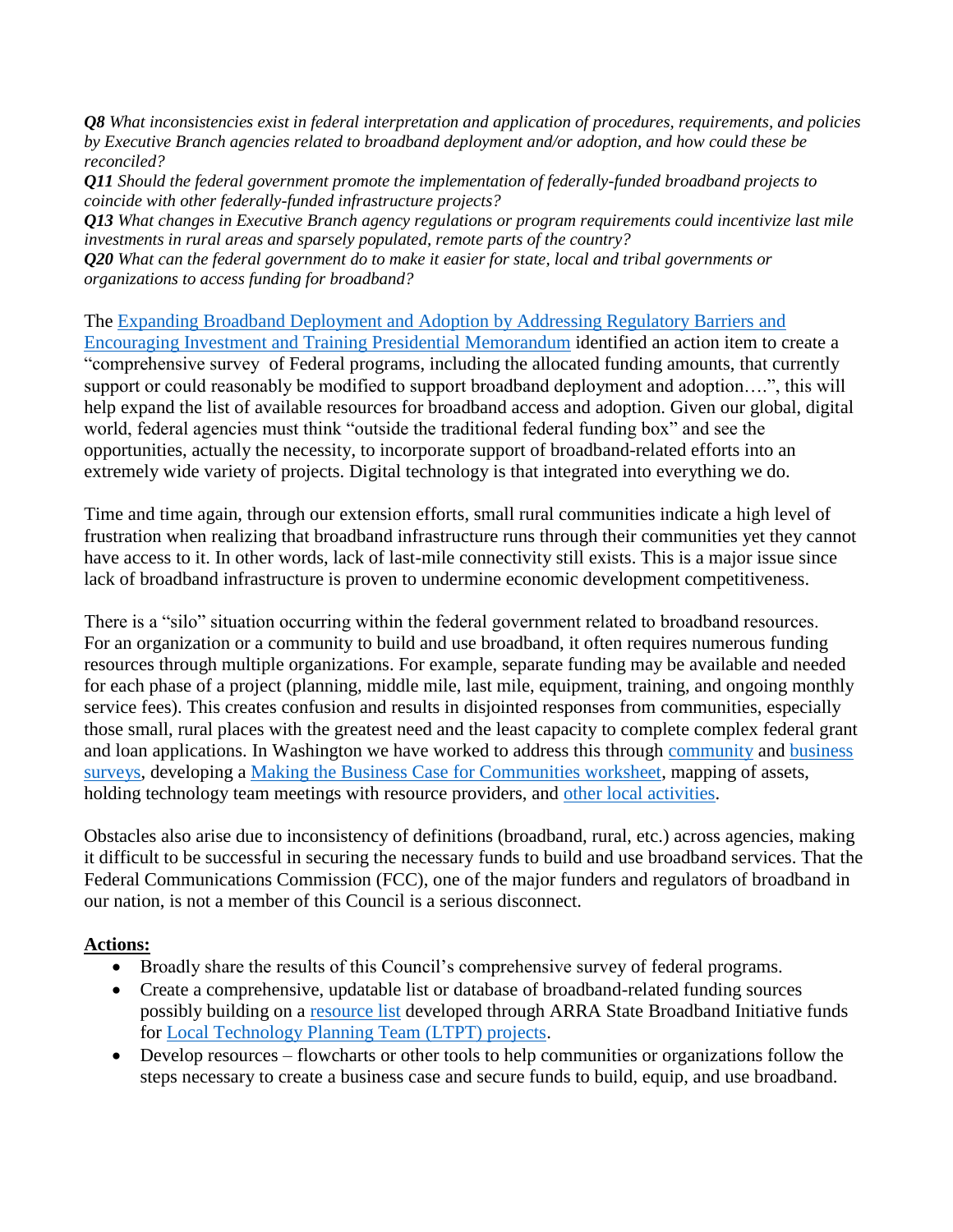- Provide technical assistance through regional partners at locations where stakeholders from unserved and underserved areas can easily participate. WSU DGSS and the Affiliated Tribes of NW Indians (ATNI) partnered with USDA on two successful examples of this approach – the USDA "Making Communities Better with Broadband" workshop and tour held in Washington State on January 27-29, 2015 and the subsequent session, [USDA RUS Affiliated Tribes of NW](http://atnitribes.org/sites/default/files/ATNI.Agenda.MidYear.2015.pdf)  [Indians USDA Grants and Programs to Support Tribal Technology Community Development](http://atnitribes.org/sites/default/files/ATNI.Agenda.MidYear.2015.pdf) workshop at the 2015 mid-year ATNI conference. These efforts included sharing of success stories, site visits, and one-on-one sessions with national office staff. It is important to note that federal agencies should not rely on webinars which require significant bandwidth to announce funding opportunities and provide technical assistance.
- Develop innovative mechanisms that leverage middle mile infrastructure. Mechanisms that involve state/local governments and/or smaller Internet service providers as well as larger providers must be developed to fully leverage this infrastructure that may otherwise remain idle. Federal incentives to foster lease agreements between state/local governments and/or smaller and larger Internet service providers can perhaps be a component of this mechanism.
- Enact policies that encourage partnerships that share existing infrastructure resources, such as underutilized network capacity or towers. This could include fair and equitable access to excess capacity of broadband infrastructure developed with primary use by road, rail, ARRA funded middle mile build outs, federal agency operations and programs.
- Require FirstNet to design and build a truly nationwide network by filling the infrastructure gaps in unserved and underserved regions. In addition, when not required for public safety communications, allow excess capacity to be used by public and private sector organizations.
- Adopt common definitions (broadband, speed, rural, etc.) across all agencies to allow for consistency and coordination of broadband construction and use.
- Revise eligibility criteria to build or enhance broadband infrastructure in unserved or underserved areas. Funding opportunities exist such as the USDA Community Connect grants that could have a larger impact if eligibility criteria were revised, specifically existing broadband service in the area of interest. Another revision that could be considered is a distinction between wired and wireless availability.
- Increase broadband infrastructure funding for USDA Community Connect grants and other agency programs.
- Require federal agencies to build steps into infrastructure projects to incorporate deployment of broadband or conduit as a cost saving and efficiency measure.
- Include the FCC as an active member of this Council.

# **2. Invest in Broadband Adoption and Use Programs**

*Q1 How can the federal government promote best practices in broadband deployment and adoption? What resources are most useful to communities? What actions would be most helpful to communities seeking to improve broadband availability and use?*

*Q4 As the federal Government transitions to delivering more services online, what should government do to provide information and training to those who have not adopted broadband? What should the federal government do to make reasonable accommodations to those without access to broadband?*

*Q5 How can the federal government best collaborate with stakeholders (state, local, and tribal governments, philanthropic entities, industry, trade associations, consumer organizations, etc.) to promote broadband adoption and deployment?*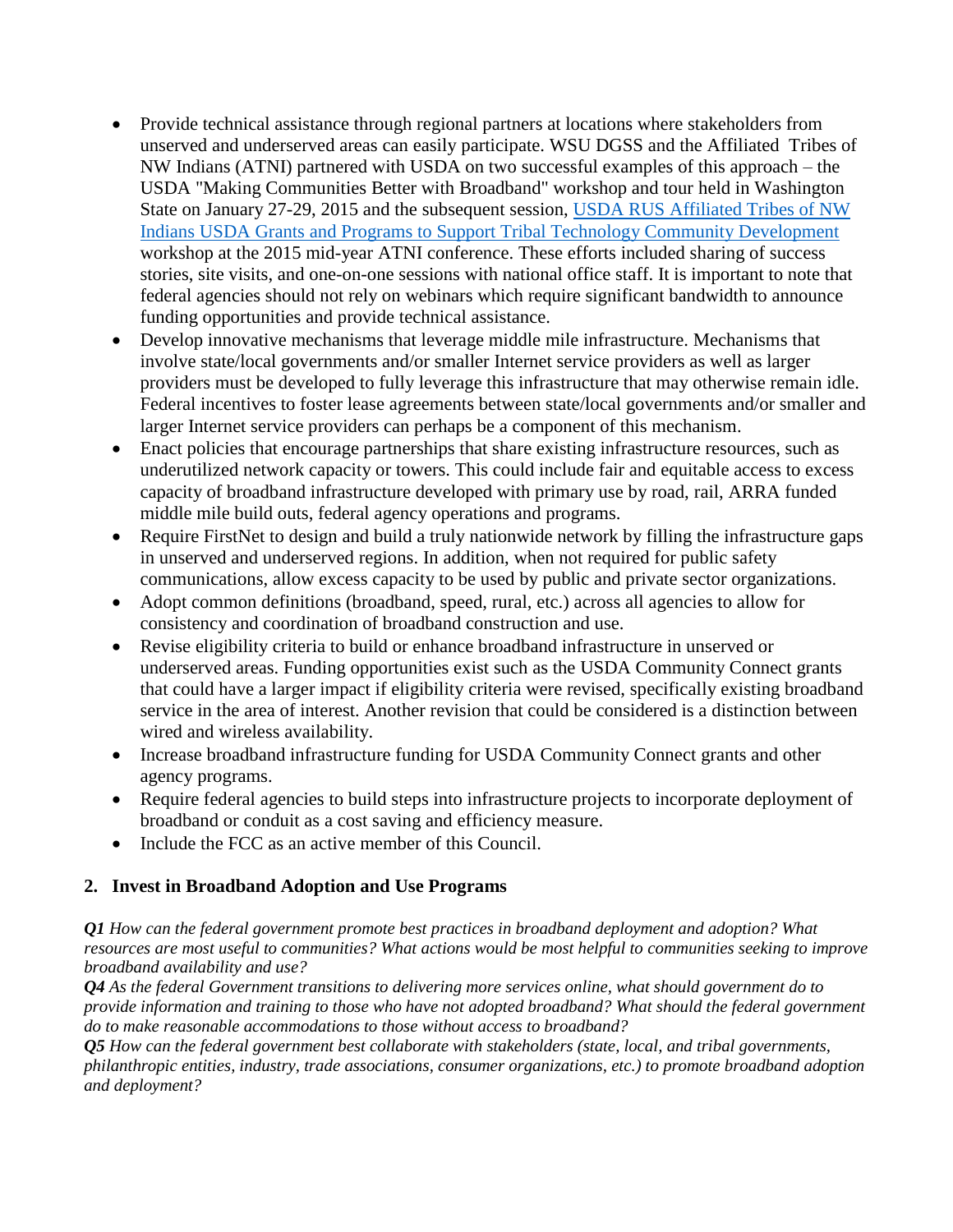*Q7 What federal programs should allow the use of funding for the deployment of broadband infrastructure or promotion of broadband adoption but do not do so now?*

*Q16 What federal programs within the Executive Branch should allow the use of funding for broadband adoption, but do not do so now?*

*Q21 How can the federal government support state, local, and tribal efforts to promote and/or invest in broadband networks and promote broadband adoption? For example, what type of capacity-building or technical assistance is needed?*

*Q23 How can the federal government make broadband technologies more available and relevant for vulnerable populations?*

While access and affordability remain significant barriers, broadband education and adoption is equally if not a larger issue. The university-led research studies, "How much does broadband infrastructure [matter?"](http://www.sciencedirect.com/science/article/pii/S0740624X15000325) and ["Broadband׳s contribution to economic growth in rural areas: Moving towards a causal](http://www.sciencedirect.com/science/article/pii/S0308596114000949)  [relationship"](http://www.sciencedirect.com/science/article/pii/S0308596114000949) have found adoption rather than availability to have a larger impact on decreasing the digital divide between urban and rural areas. Additional funds for awareness and educational efforts will allow the continuation of extension programs that provide train-the-trainer as well as direct technical assistance to audiences including residents, entrepreneurs, small business owners, and local governments.

These funds will also allow the continuation of successful partnerships between extension services and public libraries, other Community Anchor Institutions (CAI), and organizations like the Rural Telecommunications Congress and its members, as well as, tribal associations, all of which are dedicated to increasing broadband availability and use. Since this is a complex and monumental task, collaborative efforts are already underway and have proven to be effective and efficient in increasing awareness and knowledge. Sharing **rural** lessons learned and best practices from ARRA funded projects would be a tremendous resource. Three examples of replicable WSU Extension broadband adoption activities include a [technology expo in a town of 5000, a Gadget Garage](http://ext100.wsu.edu/stevens/past-programs/) providing hands-on opportunities to test drive the latest technology, and [Washington Rural Pathways to Prosperity,](http://waruralprosperity.wsu.edu/) a statewide economic development conference that simultaneously distributed keynote presentations to 18 sites across the state.

Integration of broadband adoption support within programs offered by all 25 member agencies of this Council and the FCC provides the potential to exponentially increase and strengthen broadband use. Incorporation of broadband adoption within offerings of these agencies will leverage previous broadband investments, infuse new, critically needed funding, and result in innovation that supports economic opportunity and community vitality.

## **Actions:**

- Broadly share the results of this Council's comprehensive survey of federal programs that support increasing broadband adoption (awareness, education, and use).
- Create a comprehensive, updatable list or database of broadband adoption funding sources to support increased broadband awareness and use.
- Develop requirements for interagency communications and coordination of resources to support broadband adoption.
- Advocate for [telework](http://dgss.wsu.edu/di/projects/telenetwork-history.html) and other digital applications that increase use of, and the demand for, broadband infrastructure. These uses also reduce employer expenses, provide new job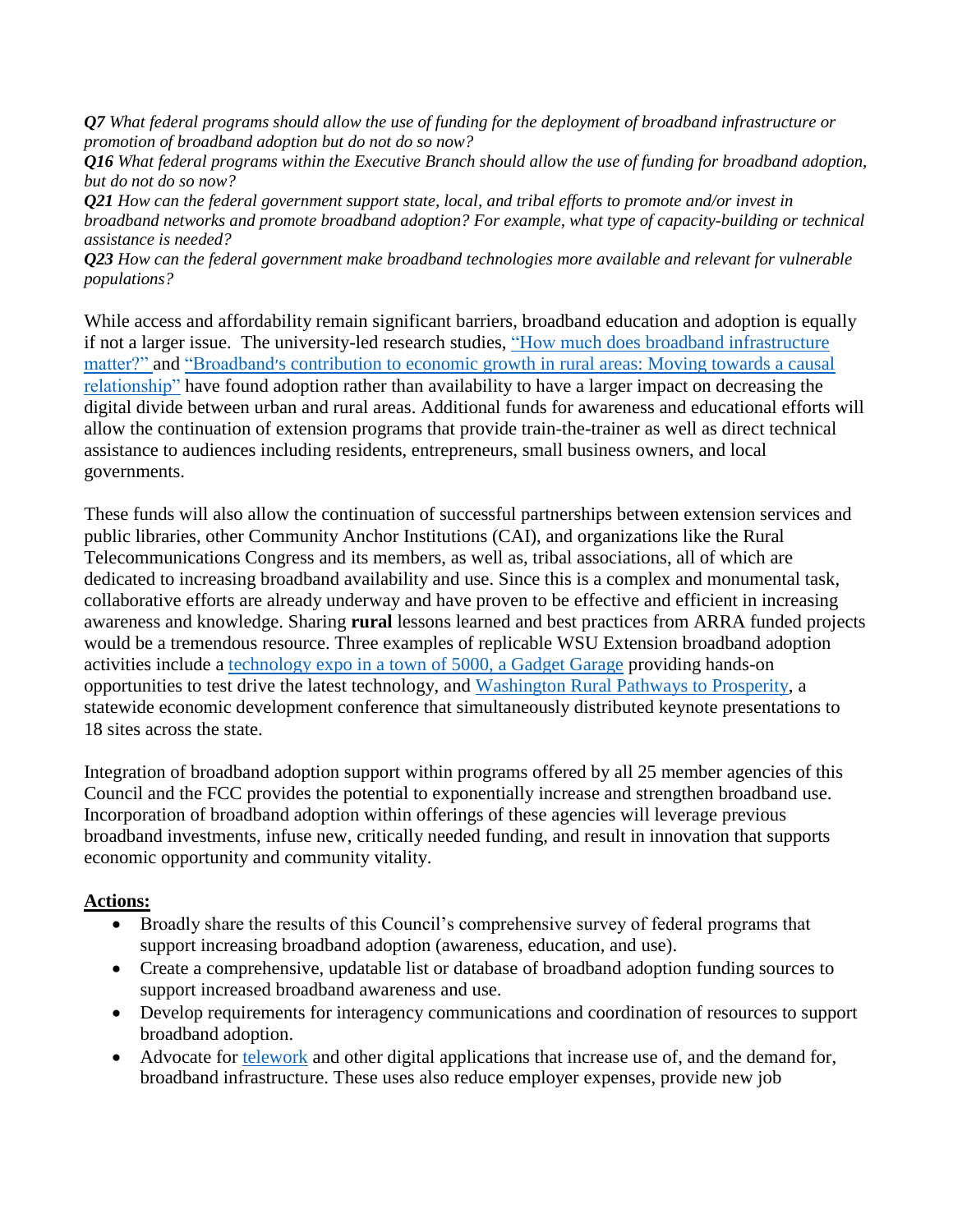opportunities for rural residents, seniors and the disabled, resulting in expansion of the labor pool for employers and economic diversification where traditional industries are on the decline.

- Increase broadband awareness and education program funding to provide training and assistance to ensure usage of previous and future broadband infrastructure investments.
- Continue funding of a train-the-trainer model where extension agents work with CAIs to develop trained and motivated peer mentors to act as business coaches to quickly match the best applications to specific individual and business needs. Empower nonprofits to serve as additional adoption and utilization leaders and trainers at the local and regional level, including staff of Chambers of Commerce and Small Business Development Centers. Continued funding of CAIs, nonprofits, and regional partners can provide public access locations, equipment, and technical assistance to increase broadband awareness, education, and utilization.
- Leverage successful relationships of intermediary organizations (university extension, Rural Telecommunications Congress, Affiliated Tribes of Northwest Indians, private sector firms, etc.) that already have local working agreements and a proven track record of helping increase broadband adoption.
- Fund projects that encourage use of mobile, video, and innovative technologies or approaches like crowdsourcing to connect resources to users, solve problems, increase skills, and grow jobs.
- Promote and expand successful programs such as [Mississippi e-BEAT,](http://srdc.msstate.edu/ebeat/about.html) the Alaska Native [Innovation Incubator,](http://lone-eagles.com/incubator.htm) and various [National e-Commerce Extension Initiatives](http://srdc.msstate.edu/ecommerce/enews/37_10sept.html) which are replicable, customizable, and scalable to any size community.
- Continue to share best practices and success stories through resources such as the University of [Wisconsin Extension video broadband case studies,](https://www.youtube.com/playlist?list=PLjPUBxi_Dgvtz5BarDQjZJN1lCKBzN8Fv) [2013 NTIA Broadband Adoption Toolkit,](http://www2.ntia.doc.gov/files/toolkit_042913.pdf) and the [FCC Low-Income Broadband Pilot Program.](https://www.fcc.gov/encyclopedia/low-income-broadband-pilot-program)

# **3. Support Research to Inform Broadband Program and Policy Decisions**

*Q 27 What information about existing broadband services should the Executive Branch collect to inform decisions about broadband investment, deployment, and adoption? How often should this information be updated?*

*Q 28 Are there gaps in the level or reliability of broadband-related information gathered by other entities that need to be filled by Executive Branch data collection efforts?*

*Q29 What additional research should the government conduct to promote broadband deployment, adoption, and competition?*

The National Broadband Map Initiative is a first great step towards compiling critical broadband-related data. However, more efforts are needed to validate current information and collect additional data in order to conduct research on the impacts of broadband, especially in rural communities. Though an opportunity exists for the existing broadband service data to be validated by USDA field agents when applying for the Community Connect grant for example, many communities are not aware of this or believe it is too cumbersome to proceed. More worrisome, some communities do not qualify due to inaccurate information. Some of the additional data needs include cost of broadband (as granular as possible) and household and business Internet uses. The US Census has started to publish some computer and broadband adoption figures but these are only available at the state level and are not always accurate for some populations (i.e. tribes). County-level data would be ideal.

Recent research has shown that broadband [impacts](http://link.springer.com/article/10.1007/s00168-014-0637-x) rural jobs and [income](http://www.sciencedirect.com/science/article/pii/S0740624X15000325) and that broadband adoption [explains](http://www.sciencedirect.com/science/article/pii/S0308596114000949) half of the urban-rural digital divide. This research would not have been possible without data